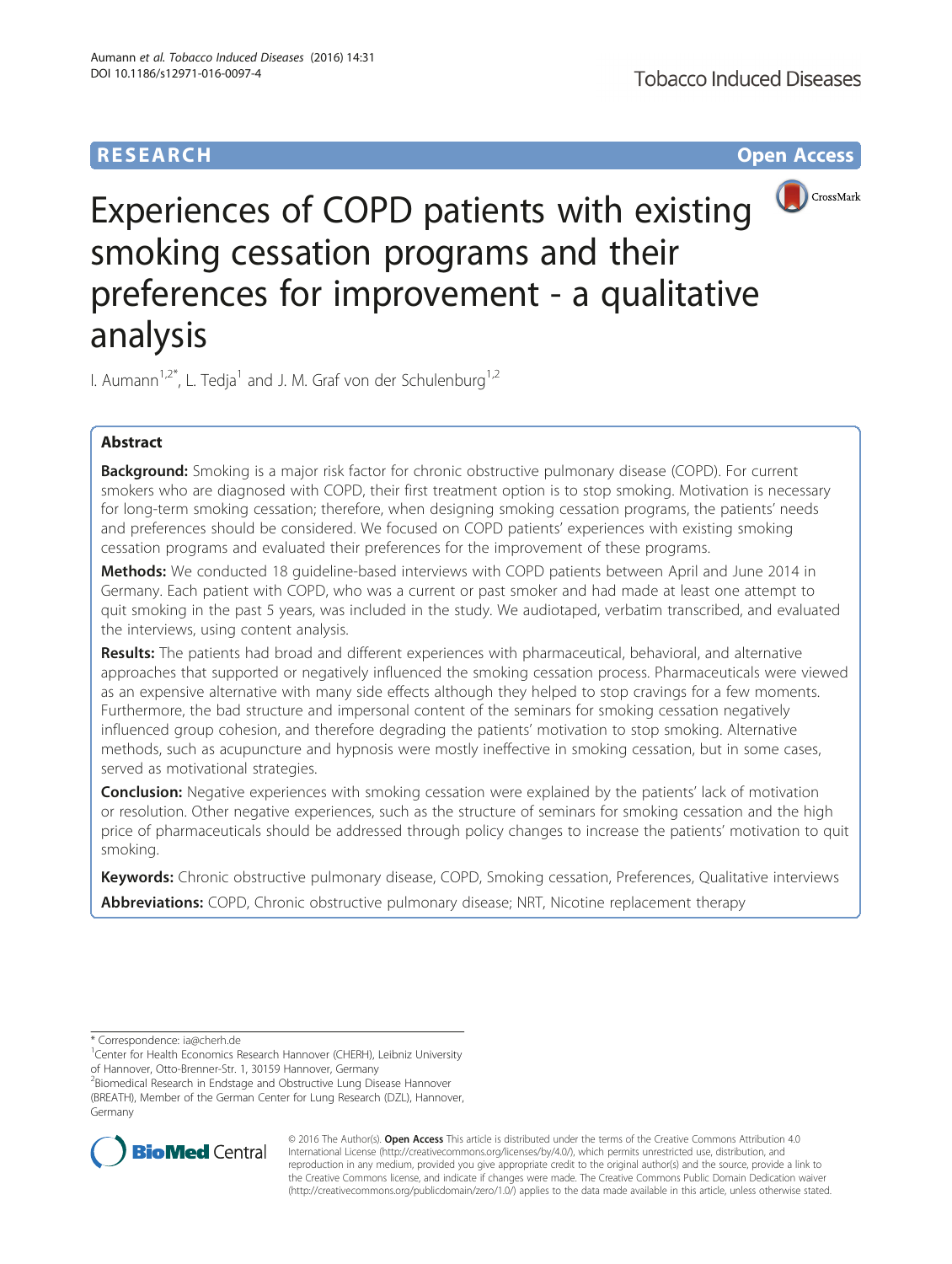### Background

The Global Burden of Disease Study estimates that chronic obstructive pulmonary disease (COPD) will become the third leading cause of death worldwide by 2020 [[1\]](#page-11-0). The Global Initiative for Chronic Obstructive Lung Disease defines COPD as 'a common preventable and treatable disease which is characterized by persistent airflow limitation that is usually progressive and associated with an enhanced chronic inflammatory response in the airways and the lung to noxious particles or gases' [[2\]](#page-11-0). An important risk factor, although not the only one, for the high prevalence of COPD in Germany and other industrial nations is smoking. According to the estimates by the World Health Organization, 73 % of COPDrelated cases of death are caused by smoking [[3\]](#page-11-0). The percentage of lifelong smokers who develop COPD is 40–50 % [\[4](#page-11-0)].

Another important consequence of COPD is the economic burden. According to estimations in the European White Book, the amount spent on COPD is approximately 38.6 billion Euros, which represents 56 % of the total direct costs of respiratory diseases [\[4\]](#page-11-0). COPD is not curable; however, stopping smoking is the most effective way to prevent the exacerbation of the disease and to maintain a state of health. Hence, after a COPD diagnosis, smoking cessation is the first and most important treatment option [[2](#page-11-0)].

Nevertheless, smoking cessation can be very difficult for patients with COPD, and there are no single factors that predict long-term success. Different behavioural and pharmaceutical interventions support smoking cessation [[5\]](#page-11-0). Behavioural interventions encompass psychological counselling (face-to-face or telephone), self-help measures (books, apps, and the Internet), individual or group therapy, and alternative remedies, such as acupuncture. Nicotine replacement therapy (NRT), bupropion, and varenicline are examples of pharmaceutical interventions. Many support programs may increase COPD patients' motivation to stop smoking and their chances for success. However, it is unclear if these programs correspond to the preferences of COPD patients who wish to stop smoking and if these interventions changed the patients behavior. Michi et al. identified different sources of behaviour that could prove fruitful targets for intervention [[6\]](#page-11-0). According to this information Michi et al. developed the COM-B framework which is based on an interacting system involving the components of capability  $(C)$ , opportunity  $(O)$ , motivation  $(M)$  and behavior  $(B)$ . Therefore this framework shows that the success of interventions for smoking cessation is based on different perspectives. In the literature different qualitative studies have evaluated the factors that do and do not motivate smokers with COPD to stop smoking [[7](#page-11-0)–[10](#page-11-0)]. Wilson [\[7](#page-11-0)] and van Eklund [\[9](#page-11-0)] et al. reported reasons why patients with COPD did not quit smoking, which included difficulty breaking lifelong habits and feeling that it was too late for them to stop smoking. The patients also reported that the demands of other people could lead to the continuation of smoking. Support from relatives and care providers during smoking cessation were welcomed by these patients but they wanted to make the decision to quit on their own. Two studies conducted by van Eerd et al. analysed the differences in smoking and quitting behaviours between patients with and those without COPD [[8, 10\]](#page-11-0). One of these studies concluded that the smokers with COPD did not believe in the efficacy of smoking cessation aids, although these smokers used the different aids more often than the smokers without COPD did [\[8](#page-11-0), [10](#page-11-0)]. Nevertheless no study compared patients with COPD who had successfully stop smoking with patients who are unable to quit smoking. Therefore it is important to compare the preferences and motivating aspects for different smoking cessation intervention in both groups to identify factors that explain success and failure of interventions. Smoking cessation interventions also differ in structure and reimbursement systems between industrial nations. For Germany there is lack of studies that give a broad overview about the experiences and preferences of patients with COPD for different forms of smoking cessation interventions.

The aim of the present study was to analyse the experiences of smokers and former smokers with COPD with existing smoking cessation programs and to evaluate the smokers' preferences for the improvement of the programs. These preferences will be classified into the three components of the COM-B Model to analyse the different factors that could influence the behaviour of patients with COPD. Therefore, we chose to interview patients with COPD who were current or former smokers and who had tried to quit smoking in the past 5 years.

#### Methods

#### Study design and population

To elicit patients' personal experiences and their views on the smoking cessation process, we used a qualitative research design, as it focuses on the subjective perspective of the observed.

This study was approved by the Committee for Clinical Ethics of the Hannover Medical School (MHH), Germany (2214-2014). We conducted semi-structured, guideline-based interviews with COPD patients, and we recruited the study's sample by asking primary care physicians, pulmonologists, and university clinics to distribute information flyers and post requests for participation on COPD social-networking sites. Patients who were current smokers or had smoked previously and who had made at least one attempt to stop smoking in the past 5 years were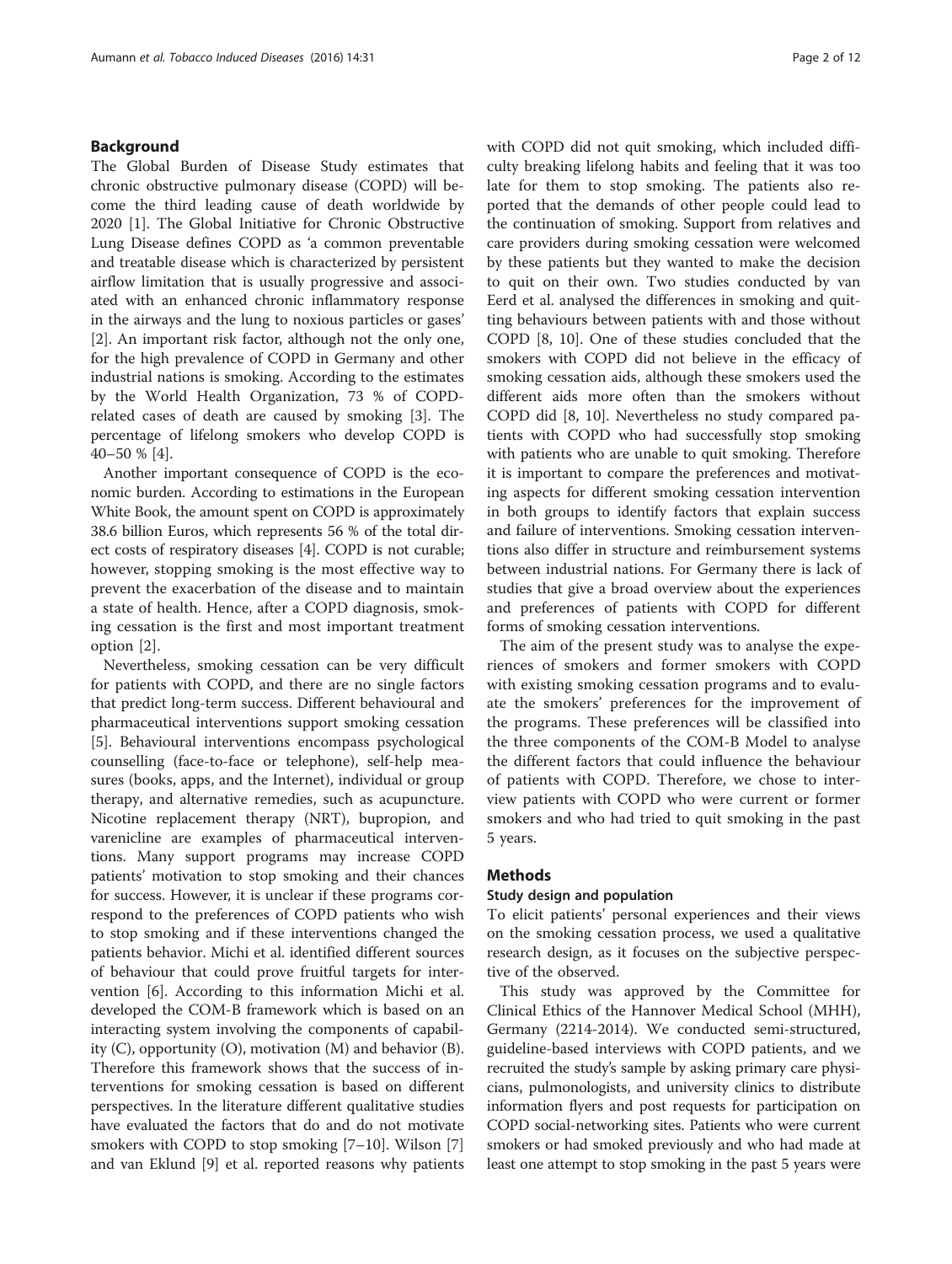recruited. We decided to use the time frame of the past 5 years because a longer time frame would have made it difficult for the patients to recall their experiences in sufficient detail. To capture different experiences from all the patients in this study, we maximized the variation in our sample by including men and women from different social backgrounds and ages, who had used different smoking cessation methods (e.g. medication, group counselling, hypnosis). Because of the time frame of the project and the patients' wishes, a research assistant from the institute (Tedja) conducted four interviews in the patients' homes and 14 interviews via telephone. The number of interviews was not predefined. We always conducted three to four interviews and coded them first before we interviewed the next four patients. Therefore, we stopped conducting interviews after no new information emerged. Prior to conducting the interviews, we obtained written consent from the patients and gave them additional information about the project, via mail. The confidential and anonymous handling of all personal data was assured. We provided information to the participants about the study's aim, the voluntary nature of their consent, and the procedures for data collection and processing. The research assistant conducted all the interviews between April and June 2014.

#### Guidelines

Based on information from the literature and input from an interdisciplinary group of researchers, we structured the interviews with the use of two guidelines. These guidelines were slightly different for smokers and exsmokers and were developed according to the COM-B framework for understanding behavior [[6\]](#page-11-0). The interviews consisted of open-ended questions that encouraged the COPD patients to talk about their experiences and preferences regarding the different smoking cessation processes in their own words. The guideline-based questions focused on the patients' experiences with smoking cessation therapies that they had undergone. The interview started with questions regarding their motivation to stop smoking. Therefore, the patients were asked to describe a situation in which they wanted to quit smoking. Further questions pertained to their chosen smoking cessation method, and the reasons for their selection were scrutinized. During this phase, possible reasons for choosing different forms of smoking cessation, such as the effect of other people, the costs, and time-related reasons were explored. We also asked the patients about specific aspects of the smoking cessation methods that helped them make the decision to quit, what was comfortable, and what kind of support they needed in order to deal better with the smoking cessation situation. In the last session of the interview,

smokers described the characteristics that a smoking cessation program should not have.

Each question in the guidelines provides information about the factors (Capability, Opportunity, and Motivation) that influence and describe the respondents' behavior [[6](#page-11-0)]. These factors are part of the COM-B framework for understanding behavior, which was developed by Michie et al. The framework hypothesizes that the interaction among the three components influences the performance of a behavior. Each component may influence behavior directly. Thus, Opportunity and Capability might influence Motivation, which also affects behavior.

Each factor influences one another in a different manner. Information about capability (psychological and physical capacity) becomes apparent during the descriptions of a typical situation related to smoking cessation. The necessary knowledge and skills of the patients about the different ways to stop smoking also may be identified during the interviews. Therefore, we first asked the patients to talk about a situation related to their last attempt to quit smoking. Only towards the end of describing the situation did we ask the patients about possible experiences with different methods that were not mentioned before. The questions also focused on the patients' motivation or the brain processes that energized a direct behavior. This information was obtained by asking questions about the reasons for choosing certain smoking cessation therapies and from the patients' descriptions of their experiences with these methods. The last factor, Opportunity, describes all external factors that make the behavior possible for the patients [[6\]](#page-11-0). During the interviews, we asked the patients, if they had support during the smoking cessation process. We used the COM-B framework to understand why some patients with COPD used special smoking cessation aids and others did not. We also wanted to analyze the influence of the experiences on each of the three factors.

#### Methods of qualitative analysis

The interviews lasted approximately 1 h, and we audiotaped and verbally transcribed them. One research assistant who was not involved in the interviews, transcribed them, and another assistant reviewed the audio recordings and transcripts to verify the accuracy of the first transcription. As the interviews were conducted in German, the citations were translated by two professional translators who are native speakers. Disparities were clarified bilaterally. Furthermore, each interview was completely anonymous.

We analysed the data using content analysis methods. The analysis involved interpreting and paraphrasing relevant text independently through content analysis with the inclusion of inductive categories [\[11, 12](#page-11-0)]. To ensure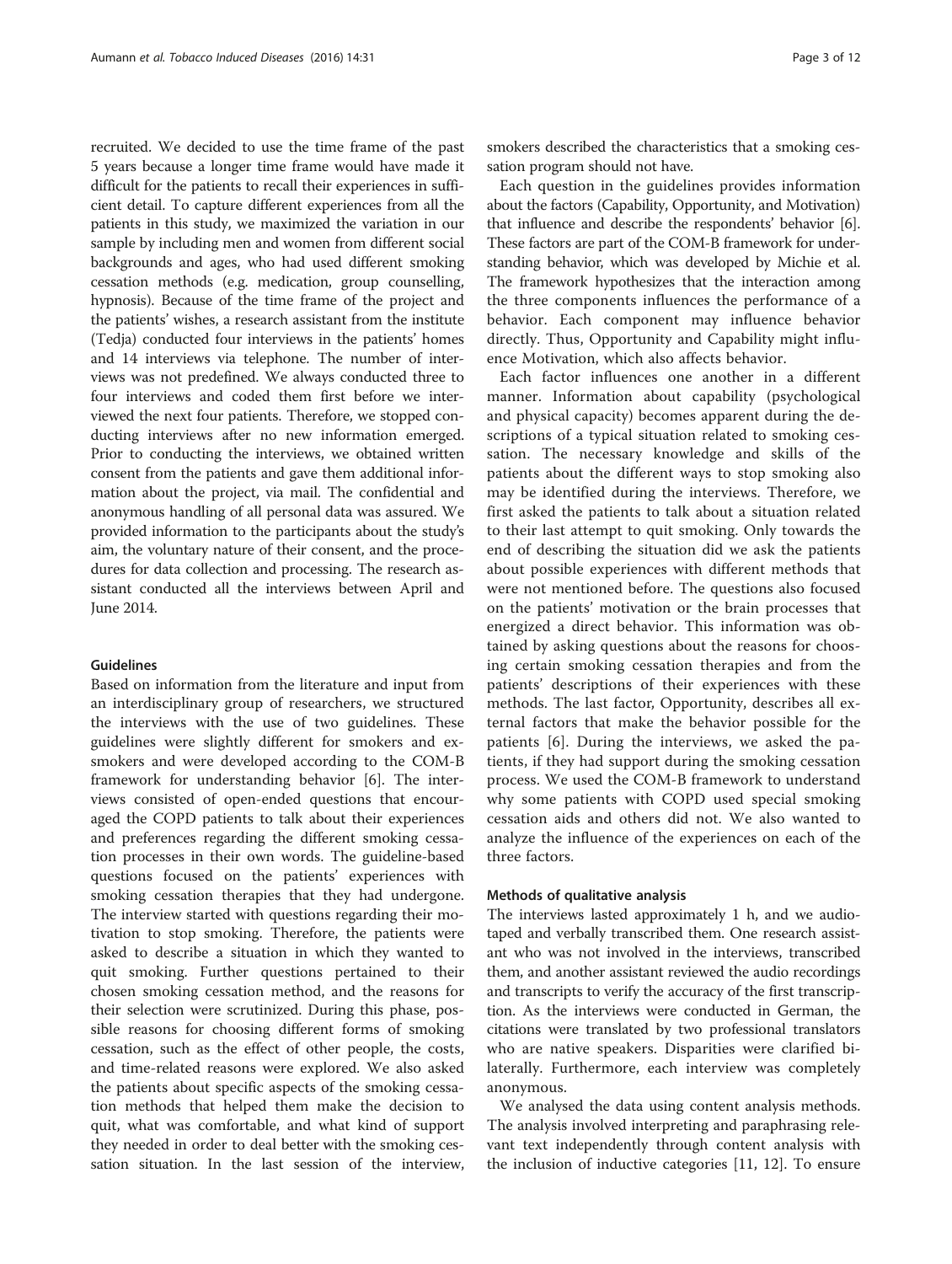accuracy of the analysis, two researchers (Tedja and Aumann) independently read the interviews, paraphrased the relevant text using the MAXQDA program, and generated a preliminary codebook. First, the researchers analysed the text based on deductive categories, which we derived from the questions in the guideline. The inductive categories were developed independently by each interviewer from the content of the interview. Disagreements were discussed between the two researchers and resolved by consensus. In order to obtain an overall impression of the content of the interviews, the researchers read and reread the transcripts and revised the coding system accordingly. In subsequent discussions, the researcher checked the codes for consistency and agreement, and resolved any differences by an iterative process. The aim of a content analysis is to identify cross-relationships, repetitions, commonalities, and differences in the statements to detect any trends regarding the results. To achieve this, all interpretations and arguments were documented and supported by citations.

#### Results

Eighteen COPD patients (seven men; 11 women) participated in the interviews. We stopped the interviews when the main elements were repeated in the last three interviews. The average age of the patients at the time of the interviews was 57 years. Five of the 18 patients still smoked and the average age at which the patients began

Table 1 Evaluation of the socioeconomic questionnaire

smoking was 17 years. Table 1 presents the patients' characteristics in detail.

With regards to the research questions, we obtained information about the patients' experiences with pharmaceutical, behavioral, and alternative smoking cessation therapies, and their preferences for improving the smoking cessation process.

#### Experiences with pharmaceutical support

Three different pharmaceutical therapies for smoking cessation - varenicline, NRT, and bupropion - are available for patients in Germany. Most of the interviewed patients had heard about the different forms of NRT, especially the gum and patch (see Table [2\)](#page-4-0). The medication bupropion was less familiar than varenicline. Some patients had tried varenicline therapy and nearly all had used some form of NRT; however, none of them had tried bupropion. All the patients who had tried varenicline agreed that its high cost and powerful side effects, such as nausea and the more rarely reported side effects of deafness and loss of body control, were significant disadvantages.

"I found it [Vareniclin] absolutely terrible. I had the feeling that I was under the influence of drugs, you know?" (No. 8, f, 56 years)

"There was just the disadvantage that I was spending money on something that didn't help me." (No. 4, m, 50 years)

| No. | Sex    | Age | Marital status | Age of starting smoking | Years since quit | Number of years smoked | Profession                      |
|-----|--------|-----|----------------|-------------------------|------------------|------------------------|---------------------------------|
|     | Female | 53  | Married        | 35                      | 3                | 15                     | Office clerk                    |
| 2   | Male   | 62  | Married        | 21                      | $\overline{2}$   | 39                     | Banker with management position |
| 3   | Female | 54  | Widowed        | 14                      | Current smoker   | 14                     | Bookseller                      |
| 4   | Male   | 50  | Married        | 15                      | $\overline{4}$   | 31                     | Branch manager                  |
| 5   | Female | 59  | Single         | 17                      | 3                | 39                     | Nurse                           |
| 6   | Female | 65  | Widowed        | 20                      | Current smoker   | 45                     | Insurance clerk                 |
| 7   | Male   | 58  | Married        | 13                      | 2                | 43                     | Surveying technicians           |
| 8   | Female | 56  | Married        | 15                      |                  | 40                     | Geriatric nurse                 |
| 9   | Female | 53  | Married        | 16                      |                  | 36                     | Notary clerk                    |
| 10  | male   | 54  | Married        | 19                      |                  | 34                     | Professional soldier            |
| 11  | Female | 49  | Married        | 14                      |                  | 34                     | Tax officer                     |
| 12  | Female | 59  | Married        | 14                      | $\overline{4}$   | 41                     | Nurse                           |
| 13  | male   | 59  | Relationship   | 15                      | Current smoker   | 44                     | Office machine repairer         |
| 14  | Female | 56  | Divorced       | 17                      | 5                | 34                     | Office clerk                    |
| 15  | male   | 59  | Married        | 14                      | $\overline{2}$   | 43                     | Seller                          |
| 16  | female | 59  | Widowed        | 15                      | Current smoker   | 44                     | Tax officer                     |
| 17  | male   | 59  | Single         | 14                      |                  | 44                     | Project leader                  |
| 18  | female | 64  | Relationship   | 17                      | Current smoker   | 47                     | Postal clerk                    |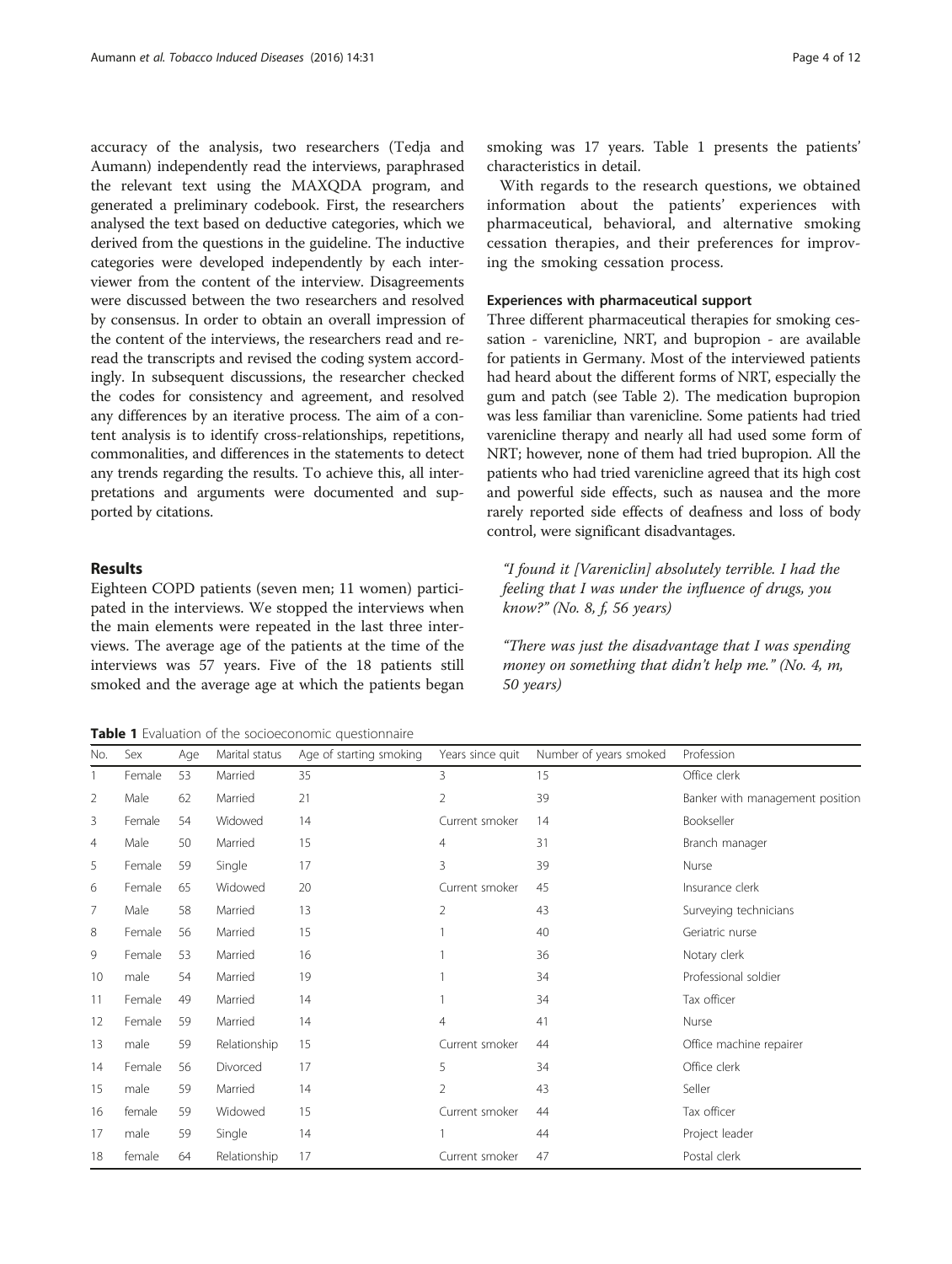| No. | Have heard about |       |          |           |            | Have used                     |           |            |  |
|-----|------------------|-------|----------|-----------|------------|-------------------------------|-----------|------------|--|
|     | NRT (Nikotin)    |       |          | Bupropion | Vareniclin | <b>NRT</b>                    | Bupropion | Vareniclin |  |
|     | Patches          | Spray | Gum      |           |            |                               | zyban     | champix    |  |
|     | ℐ                | X     | ✓        | Χ         | ✓          | $\checkmark$ (patches, gums)  | X         | $\times$   |  |
| 2   |                  | ✓     |          | Χ         | Χ          | $\checkmark$ (patches, gums)  | Χ         | Χ          |  |
| 3   |                  | X     |          | ✓         |            | $\checkmark$ (patches, gums)  | Χ         | X          |  |
| 4   |                  | ✓     |          | Χ         | X          | $\checkmark$ (patches, gums)  | Χ         |            |  |
| 5   | Χ                | Χ     |          | Χ         | X          | $J$ (gums)                    | Χ         | Χ          |  |
| 6   | ✓                | ✓     |          | Χ         | X          | $\checkmark$ (patches)        | Χ         | Χ          |  |
| 7   |                  | Χ     |          | Χ         | $\times$   | $\checkmark$ (patches)        | Χ         | X.         |  |
| 8   |                  | Χ     |          | Χ         |            | $\checkmark$ (patches, spray) | Χ         |            |  |
| 9   |                  | ✓     | X        | Χ         | X          | X                             | Χ         | X.         |  |
| 10  |                  | Χ     |          | ✓         |            | X                             | Χ         | Χ          |  |
| 11  |                  | Χ     | $\times$ | X         | X          | X                             | Χ         | X          |  |
| 12  | X                | Χ     | X        | ✓         |            | X                             | Χ         |            |  |
| 13  | $\times$         | Χ     | X        | X         | X          | X                             | X         | Χ          |  |
| 14  |                  | n.a.  |          | Χ         | X          | $J$ (gums)                    | Χ         | Χ          |  |
| 15  |                  | ✓     |          | Χ         | $\times$   | $J$ (gums)                    | X         | X.         |  |
| 16  |                  | n.a.  |          | Χ         | n.a.       | X                             | X.        | Χ          |  |
| 17  |                  | ✓     |          | Χ         | ✓          | $J$ (gums)                    | X         | Χ          |  |

18 **✓ ✓** X X **✓** (patches) X **✓** 

<span id="page-4-0"></span>Table 2 Information about medications

✓ have heard about the medication or have used it

X not known before or not used before n.a. not available

Patients provided varied feedback regarding the efficacy of treatment with varenicline. Some patients had successfully stopped smoking, and one patient reported a reduction in smoking cravings.

"And then I noticed: It works! I don't smoke anymore. And then, from one moment to the next … I stopped smoking." (No. 12, f, 59">years)

Apart from therapy with varenicline, patients also had various experiences with NRT in the form of nicotine patches and nicotine chewing gum. None of the patients had tried other forms of NRT, such as lozenges, inhalers, or nasal sprays. For one patient, who used the nicotine patch, the dosage was so low that the person unintentionally continued smoking while they were wearing the patch. Another patient who had tried the nicotine patch was smoke free for 30 months. The main limitations of the nicotine patch that was cited by the patients were their high cost, the side effect of a tingling sensation in the hands, and the daily changes in the skin that came into contact with the patch. According to the patients, although the nicotine chewing gum was ineffective in helping them stop smoking completely, it did help them take a deep breath, and thereby attenuate smoking cravings.

"These (nicotine) chewing gums … and at that moment, you get about half an hour's breathing room: three quarters of an hour in which you really don't gasp for a cigarette, but rather can really let out a deep breath and say, "Oh thank God, peace at last." (No. 7, m, 58 years)

In particular, the users of nicotine chewing gum frequently cited a bad taste and stronger cigarette cravings as limitations of this form of NRT. In addition, some patients mentioned experiencing an accelerated pulse and tingling sensation in the hands. However, they stated that the therapy was easy to use.

"Yes, but the disadvantages are that they taste so disgusting hey? That one has to chew them for about five minutes and can then throw them away – they have such an awful aftertaste." (No. 14, f, 56 years)

The interviews revealed differences between the current smokers and ex-smokers. Both groups often used nicotine substitutes during the smoking cessation process. It was found that the ex-smokers often combined the use of nicotine substitutes with a strong resolve to stop smoking, and viewed this as further motivation to stop smoking.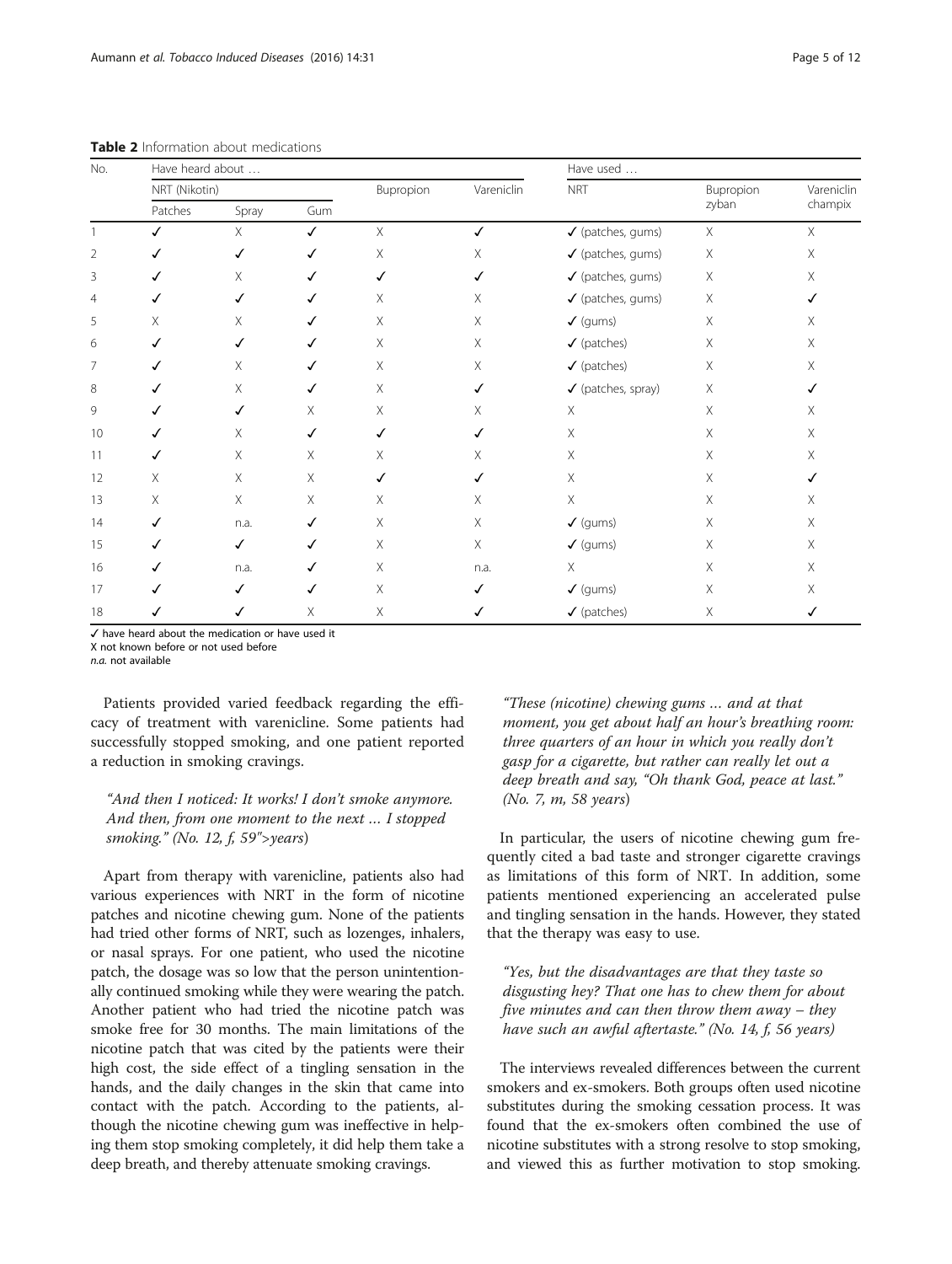They did not think that it was possible to stop smoking only with the use of medications. This group also reported the side effects and negative experiences in detail

Of the few current smokers who were interviewed, all reported unintentionally taking nicotine substances. They had forgotten that they had applied their nicotine patch, so that the patch's effect was not felt or was not detected by the patients.

In summary, we can ascertain that the success achieved through pharmaceutical support varied widely among the patients, and they often complained about the side effects and the high cost of this form of treatment. Nevertheless, pharmaceutical support was considered helpful in reducing smoking cravings.

#### Experiences with behavioural support

Some patients had also tried reading self-help books, attending smoking cessation seminars, and participating in self-help groups. Patients did not find self-help books helpful; because of their lack of appeal, the patients considered them unsuitable.

"I understood what was written there, but I didn't have the feeling that it also applied to me. So now, to me, yes? Well, everybody else can do that, but for me, it won't work anyway." (No. 2, m, 62 years)

Compared to the number of patients who had tried self-help books, more patients had attended smoking cessation seminars, especially during rehabilitation (see Table 3). The smoking cessation seminars during rehabilitation provided practical advice for daily life and information on the smoking cessation process, and they involved the use of visual presentation. The group cohesion that developed among the participants of these seminars was considered helpful. Moreover, this finding indicated that the smokers wished support from other smokers who were in the same situation, and that strong group cohesion was motivational for the smokers.

"Yeah … I enjoyed the group and that the group stuck together – the whole group really stuck together – we also stuck to doing what the therapist said." (No. 14, f, 56 years)

Nevertheless, some patients felt fearful and ashamed when they reported that their attempted smoking cessation was unsuccessful. These patients also mentioned this when discussing their experiences with self-help groups (only some patients had participated in self-help groups). This topic was not mentioned by the smokers who reported to be part of a strong group cohesion. One assumption is that the strong group cohesion reduced fear

| 3                        |              |              | Χ                       | Χ                       |
|--------------------------|--------------|--------------|-------------------------|-------------------------|
| $\overline{4}$           |              |              |                         |                         |
| 5                        |              |              | Χ                       | Χ                       |
| 6                        | ✓            |              | $\overline{\mathsf{X}}$ | $\overline{\mathsf{X}}$ |
| $\overline{\mathcal{I}}$ | ✓            | $\checkmark$ | $\checkmark$            | Χ                       |
| 8                        | Χ            | ✓            | X                       | ✓                       |
| 9                        | $\mathsf X$  | ✓            | $\overline{\mathsf{X}}$ | ✓                       |
| 10                       | $\checkmark$ | ✓            | $\times$                | Χ                       |
| 11                       | $\mathsf X$  | X            | $\times$                | Χ                       |
| $12 \,$                  | $\mathsf X$  | $\mathsf X$  | $\overline{\mathsf{X}}$ | $\mathsf X$             |
| $13$                     | $\mathsf X$  | $\mathsf X$  | $\times$                | n.a.                    |
| 14                       | $\mathsf X$  | ✓            | $\mathsf X$             | ✓                       |
| 15                       | $\mathsf X$  | Χ            | $\mathsf X$             | Χ                       |
| 16                       | $\mathsf X$  | ✓            | $\mathsf X$             | Χ                       |
| $17\,$                   | ✓            |              |                         | Χ                       |
|                          |              |              |                         |                         |

Table 3 Information about behavioural therapies

No. Have heard about... Have used..

Group therapy

1 **√** √ X √ 2 **√** √ × √

Individual therapy

Individual therapy

 $\sqrt{\phantom{a}}$  have heard about the therapies or have used it X not known before or not used before

18 X  $\checkmark$  n.a.  $\checkmark$ 

n.a. not available

and/or shame, and therefore, increased the effectiveness of the program.

"Besides being terribly ashamed of yourself in front of the others for having smoked again, it brought nothing." (No. 4, m, 50 years)

In this context, the patients felt that a mutual exchange of experiences was extremely important in motivating a person to stop smoking, and that peer pressure increased this motivation. Therefore, they preferred that the atmosphere during self-help groups and smoking cessation seminars be very friendly and one that equips the participants with a sense of confidence.

Patients also mentioned that the other limitations of smoking cessation seminars and self-help groups were the lack of flexibility in the organisational structure, and that their content was often illogical. In particular, patients felt that the moderators were not well qualified. Therefore, they did not consider these meetings effective, as they failed to help them to achieve tobacco abstinence.

"… Are you going to do the 'non-smoker' course? Oh no, not again." No concept. One simply has to tick off. You hear the same thing three times. The way they do

Group therapy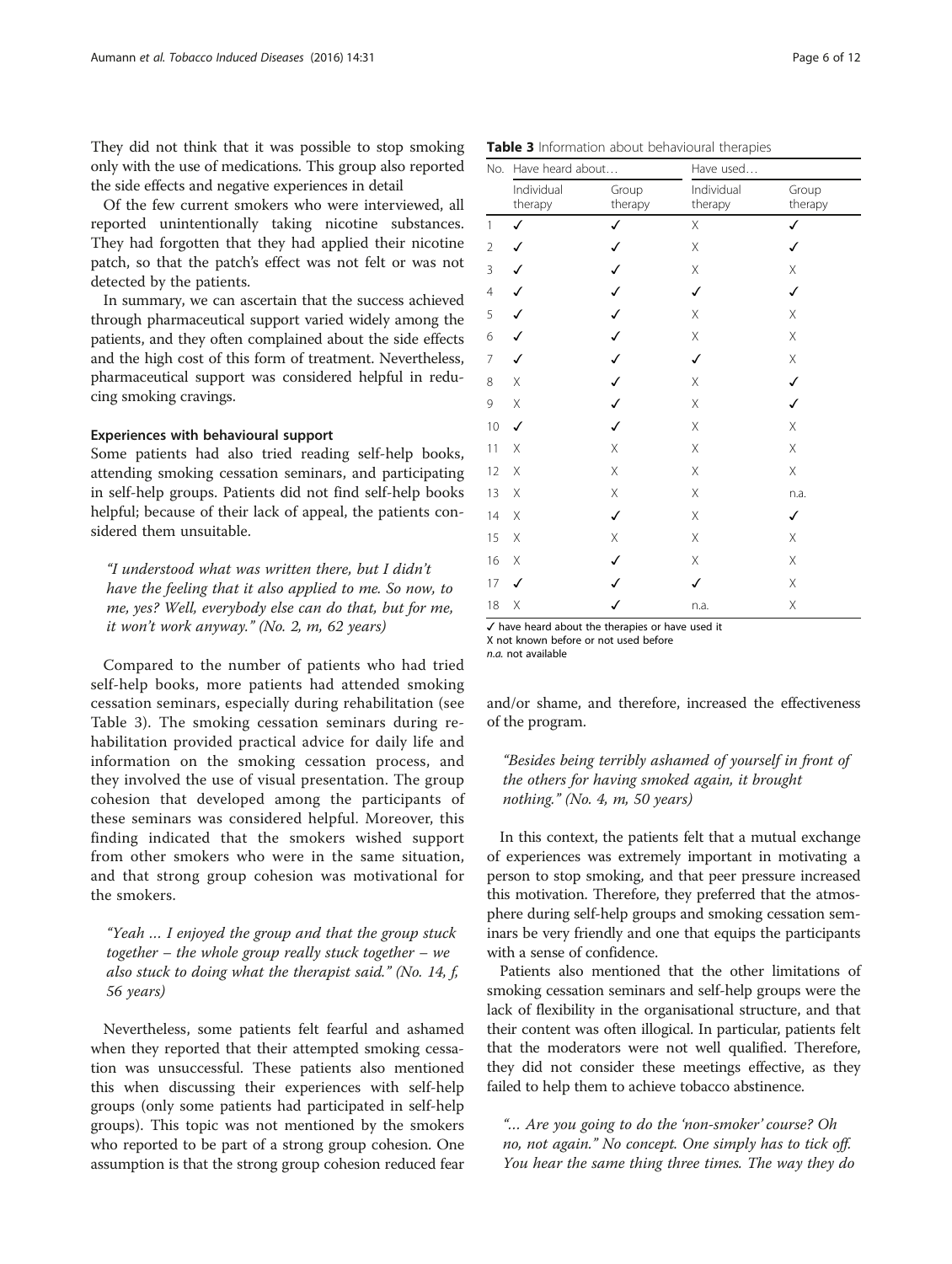it in the rehabilitation clinics is senseless and brainless." (No. 4, m, 50 years)

The comparison between the patients who were current smokers and those who had stopped smoking showed that the ex-smokers were better informed about the provision of smoking cessation seminars and knew about possible subsidies by health insurance. The current smokers did not seem to be self-motivated to become informed about smoking cessation seminars.

"The reporting requirement is missing. As the affected party, one does not get any information on the options one has. This is serious, which is what always makes me a little nervous. Which makes you have a bad attitude and then you resign and at some point you say: 'Then I will not do it anymore!' That is eventually the result, which sounds sad. But that's how it is." (No.3, m, 59 years)

"Um i am, I researched on the internet. I have spent enough time in the rehabilitation centres and then I met the 'Happy non-smokers'." (No. 8, f, 56 years)

Based on the experiences that patients had with smoking cessation seminars during rehabilitation or self-help groups, most of them wished to participate in an entire rehabilitation program only for smoking cessation. They preferred a program based on the existing treatment modalities for alcoholics and drug addicts located in therapy centres, rather than in homes, for a minimum of 1 week and a maximum of 3 months.

"I found it really terrible that for alcoholics but also for, what do I know  $-$  drug addicts etc. There is only one detox method – one option for detox – where they can say 'I'm going to some clinic and I'm going to stay there for 6 weeks or 3 months, or what do I know?" (No. 1, f, 53 years)

A rehabilitation program must have certain characteristics that are important, so that patients will participate in it. These characteristics may be derived from patients' negative experiences with smoking cessation seminars and their preferences for an ideal smoking cessation program. Therefore, rehabilitation should include comprehensive support, a pleasant atmosphere, a combination of medication support, a comprehensive sport and nutrition program, and a wellness area. The patients in the study considered these activities important as they allowed them to take a break from their daily routine and decreased side effects, such as weight gain. The patients' main expectation for this treatment was that the smoker would learn strategies to stop smoking and manage the withdrawal symptoms in their daily lives.

"Sport, leisure-time activities … physical activities as in everyday life, in a group, in a center where other activities are possible, with various options … just whatever is useful ..." (No. 13, m, 59 years)

"Then, I would also very much like a change of scenery … one gets up, one goes to the coffee machine early in the morning  $-$  that is compulsory  $-$  and then the cup and … and then: Is something missing? The cigarettes, yes. Then I would be able to … block out the environment and all the habits." (No 5, f, 59 years)

The patients also felt that comprehensive information about the risks and consequences of smoking should be presented in a visual and drastic form, as part of the consulting services at rehabilitation clinics. According to them, one option was to show videos of COPD patients in the final stages of the disease. Other patients preferred to touch the lung of a deceased smoker.

"… Then we also spoke about nutrition – that one basically only gains 2.5 to 3.5 k through metabolism alone, and the rest comes from frustrated binging or perhaps from another habit … That was actually a very good thing." (No. 17, m, 59 years)

"Well, it would have to be something very effective. For example, if you go on the Internet and enter "COPD" you will see several people. I downloaded a film from YouTube about a woman who smoked for 35 years. And now her life is hanging on a silken thread … and this woman is not old. Look! That is the final stage!" (No. 1, f, 53 years)

During the interviews, it became evident that the patients considered it important to have a person who could provide them with emotional support, and who was available at all times of the day, in person, by telephone, or by e-mail. They felt that this person should be part of the rehabilitation process. The patients believed that emotional support was important in reducing their negative attitude, which is one of the side effects of withdrawal.

"However, one would need to be given the feeling … that if you – what do I know – make several calls a day … it's also okay and not associated with an unpleasant feeling … according to the motto "Oh! It's him again!" (No. 8, f, 56 years)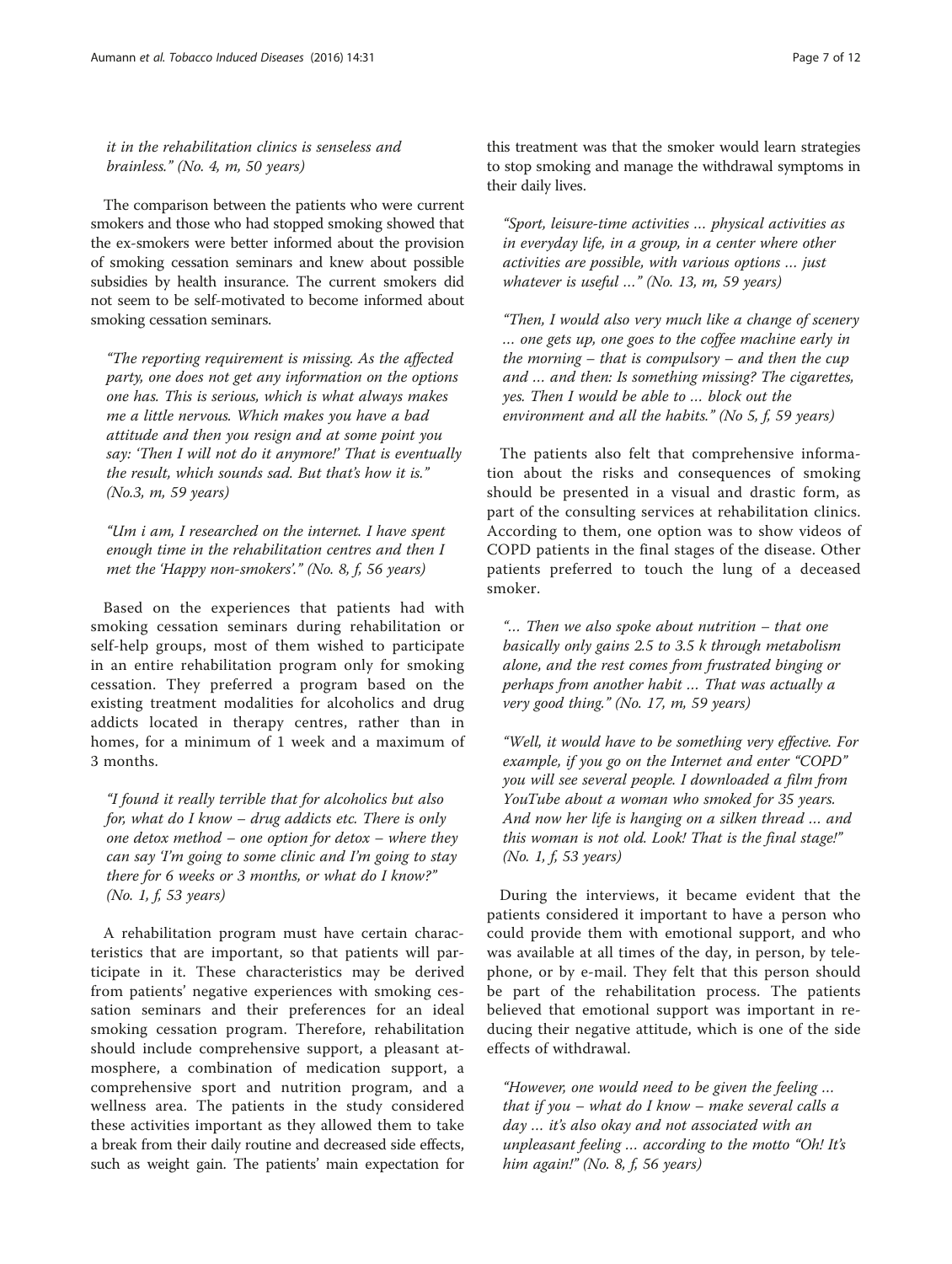In summary, behavioral therapeutic measures are useful in supporting the smoking cessation process. Nevertheless, it is important that the major criteria, such as strong group cohesion, a pleasant atmosphere, a moderator who has dealt with the disease, and a memorable and content-related design, be fulfilled. Those requirements may be accomplished through the implementation of a rehabilitation program for smoking addiction with the above named characteristics.

## Experiences with alternative approaches for smoking cessation

In our sample, the patients had tried e-cigarettes, hypnosis, acupuncture, and healing touch therapy (see Table 4). In sum, e-cigarettes is unknown compared to other methods, such as acupuncture and hypnosis. Two patients had used e-cigarettes with nicotine, and both stated that they were uncertain about the risks and long-term side effects of using e-cigarettes. A drawback of e-cigarettes that was identified by the patients was the lack of satisfaction stemming from the fact that one can never 'finish' smoking an e-cigarette.

"We have also tried it, but e-cigarette could be more dangerous than normal cigarettes, because it has not been researched." (No. 18, f, 64 years)

The advantages of e-cigarettes that were mentioned were their reasonable cost and their ability to serve as a substitute for cigarettes because they provided the patients with the sensation of smoking actual cigarettes. The patients also stated that the e-cigarettes were better for usage around family and friends because they reduced exposure to passive smoke and smelled less than normal cigarettes.

"That way I still have the feeling that I am smoking, but without having bad breath, bothering others, and poisoning anyone." (No. 15, m, 59 years)

Only two of the patients had undergone hypnosis for smoking cessation; however, more patients had heard about experiences with hypnosis from family and friends. Neither of the two patients were satisfied with hypnosis, as it was unsuccessful in helping them to stop smoking. One patient managed to abstain from smoking for 4 weeks after hypnosis but long-term abstinence was not realized. Nevertheless, hypnosis did help the patients learn strategies, such as distraction and self-motivation techniques (e.g. autosuggestion) to combat tobacco cravings.

"Yes, we could then also visualise … so, first of all, the smoking behaviour, why we smoke. But he packaged it

✓ have heard about the therapy or have used it

X not known before or not used before

n.a. not available

|        | Have heard about |                          |             |                         | Have used |              |             |                                |
|--------|------------------|--------------------------|-------------|-------------------------|-----------|--------------|-------------|--------------------------------|
| Number | Hypnosis         | Acupuncture              | E-cigarette | Self-help books and CDs | Hypnosis  | Acupuncture  | E-cigarette | Self-help books and CDs        |
|        | ℐ                | $\overline{\mathcal{L}}$ | $\times$    | ✓                       | $\times$  | $\checkmark$ | $\times$    | X                              |
| 2      | Χ                | ✓                        | X           | ✓                       | $\times$  | ✓            | X           | $\checkmark$ (book and CD)     |
| 3      | ✓                |                          | ✓           |                         | Χ         | Χ            | Χ           | $\checkmark$ (book)            |
| 4      | Χ                | ✓                        | X           |                         | ✓         | $\checkmark$ | X           | $\checkmark$ (book and diary)  |
| 5      | ✓                | ✓                        | ✓           |                         | Χ         | X            | X           | Χ                              |
| 6      | ✓                | ✓                        | Χ           |                         | Χ         | $\times$     | n.a.        | X                              |
| 7      | Χ                | Χ                        | Χ           | Χ                       | Χ         | X            | X           | X                              |
| 8      | ✓                | ✓                        | X           |                         |           | ✓            | n.a.        | $\boldsymbol{\checkmark}$ (CD) |
| 9      | Χ                | X                        | Χ           | Χ                       | Χ         | X            | X           | $\times$                       |
| 10     | Χ                | Χ                        | X           | Χ                       | Χ         | Χ            | Χ           | X                              |
| 11     | $\times$         | X                        | X           | X                       | $\times$  | X            | Χ           | $\times$                       |
| 12     | ✓                | ✓                        | Χ           | ✓                       | Χ         | √            | n.a.        | $\checkmark$ (book)            |
| 13     | ✓                | ✓                        | X           | Χ                       | X         | X            | n.a.        | X                              |
| 14     | Χ                | Χ                        | ✓           | Χ                       | Χ         | X            | n.a.        | X.                             |
| 15     | $\times$         | X                        |             | Χ                       | $\times$  | X            | ✓           | n.k.                           |
| 16     | Χ                | ✓                        | X           | Χ                       | $\times$  | $\times$     | Χ           | $\times$                       |
| 17     | ✓                | ✓                        | Χ           | $\times$                | Χ         | X            | Χ           | Χ                              |
| 18     | ✓                | X                        | ✓           | Χ                       | X         | X            | ✓           | X                              |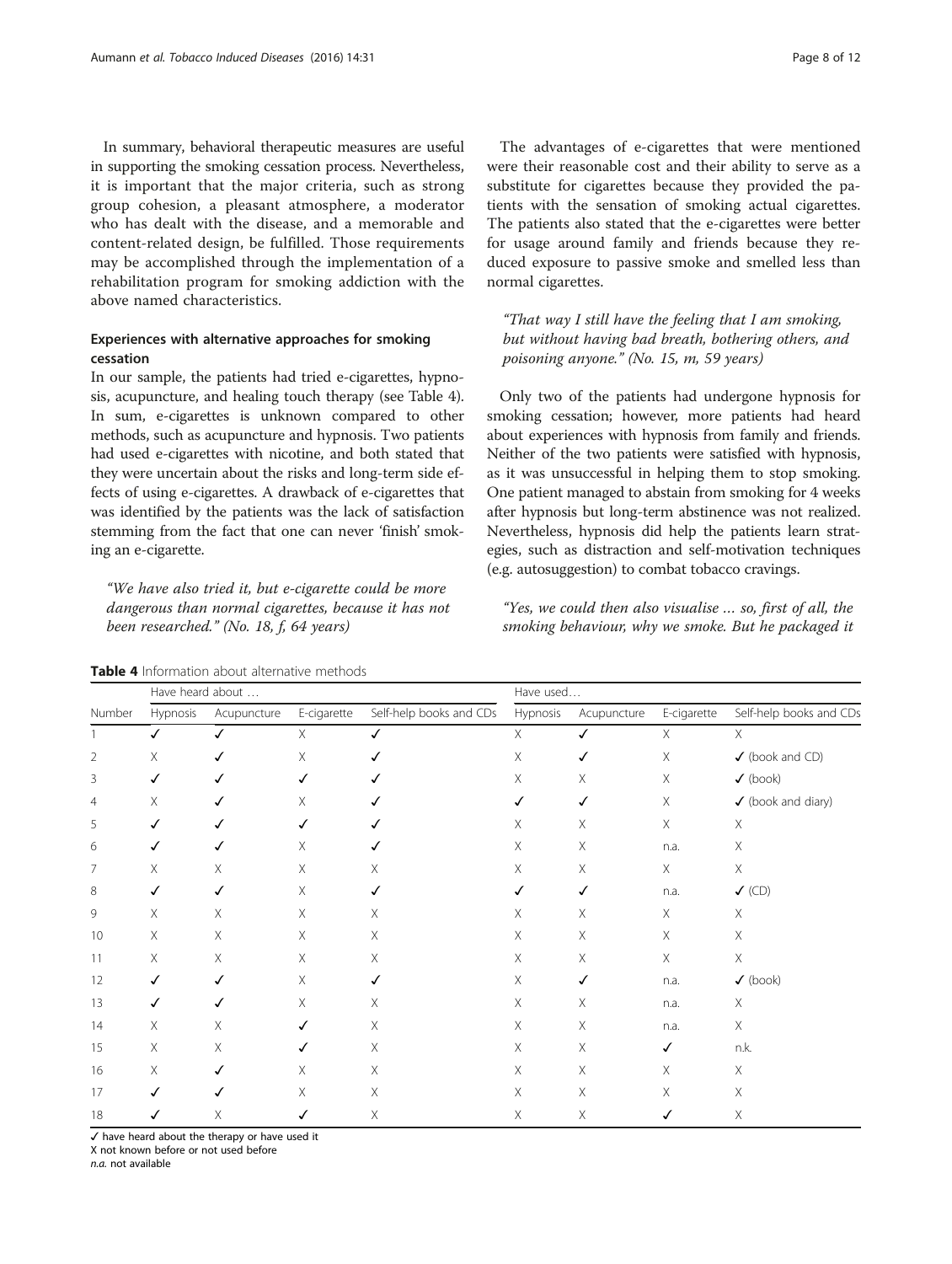more like, yes – like an art show. You see? It was … it went easily, but somewhere along the line it stopped anyway. Also lots of positive assimilation. These also have an influence... " (No. 8, f, 56 years)

The main reasons the patients did not opt for hypnosis was its high cost and their unwillingness to spend so much money on a therapy with a low probability of success. Most of the patients were not convinced that hypnosis could help a person stop smoking.

"And I said that if I went there five or six times, and then had to pay, what do I know, 1000 EUR. And it didn't work. Then I would say, I don't know, one would have to give me a guarantee and say, "So, now you have really done it!" That would be okay for me. Then I would do it." (No. 6, f, 58 years)

The patients were disappointed because they experienced no benefits from the therapy. Three patients had undergone acupuncture therapy and most of the others had heard about it from family and friends. The patients reported that acupuncture helped to reduce smoking cravings only for a few days, and one patient complained of experiencing a burning sensation in the ears.

"Well, I just think it did not bring very much – there was 1 or 2 days." (No.12,  $f$ , 59 years)

Given the fact that COPD patients are highly dependent on cigarettes, some of them visited healers who used an energy-based approach to healing, called healing touch. This type of therapy involves practitioners' use of their hands to influence the human energy system. Most of the patients believed that the healers were interested only if the person who visited them believed in supernatural powers. The patients stated that the healer helped them in terms of increasing their motivation to stop smoking, although only for a limited period. One patient mentioned that the motivation to stop smoking lasted for only 1 day.

"Oh, well. That's the way it was. So. Perhaps it was all nonsense. But this nonsense must have been so credible that many people perhaps tried just as hard as I did." (No. 3, f, 54 years)

Patients reported different experiences with the different therapies, and achieved different results. Some patients were unable to stop smoking, whereas others managed to stop smoking for 4 weeks or longer.

Only one current smoker had experience with an alternative approach (e-cigarette) for smoking cessation, whereas no other current smokers wanted to use alternative approaches because of the bad experiences of friends and families. They all believed what other people said and thought that the methods were too expensive.

All different experiences were sorted using the factors of the COM-B framework. Figure [1](#page-9-0) shows the main results of the analysis of the three different smoking cessation methods on each of the factors of capability, opportunity, and motivation.

### Discussion

The COPD patients had varying experiences with different smoking cessation therapies. By analysing the interviews, we identified the patients' positive and negative experiences with the major smoking cessation therapies currently available in Germany, and their preferences for the improvement of the smoking cessation process. In the following section we compared the results according to the COM-B Model with the existing literature.

#### Medications

Patients reacted favorably to taking medications for support during the smoking cessation process, especially to take a deep breath and thereby attenuate smoking cravings. However, they often criticized the medications' high costs and side effects. In Germany, medications for smoking cessation are excluded by law (§34 SGB V) from reimbursement by compulsory health insurance [[13\]](#page-11-0); therefore, patients have to pay for these medications themselves. In Europe, most of the countries reimburse at least one form of counselling but only some countries, (e.g. the UK) reimburse medications for smoking cessation [[14](#page-11-0)]. The costs for both therapies, NRT and cessation programs are covered in the United Kingdom, Ireland, Denmark and France [[15, 16\]](#page-11-0). A study from the Netherlands assessed the impact of changes in reimbursement policy on the use of and adherence to these medications [[17](#page-11-0)]. The results showed that reimbursement of medications was associated with increased adherence to medication, which should increase the likelihood of the medication's effectiveness. A cost effectiveness analysis by Cadier et al. show that free access to cessation treatment in the France health care system is cost effective and may result in cost savings compared to a coverage of 50 $\epsilon$  [\[18\]](#page-11-0). These results indicated that providing financial support to COPD patients was an option for improving their motivation during the smoking cessation process, could change their smoking behavior and could reduce health care costs in the future.

The reported side effects of the therapies had a negative influence on the patients' likelihood of using these medications, and therefore, a negative influence on the patients' motivation. Most side effects were reported with Vareniclin. Nausea and the more rarely reported side effects of deafness and loss of body control were significant disadvantages in this group. The FDA also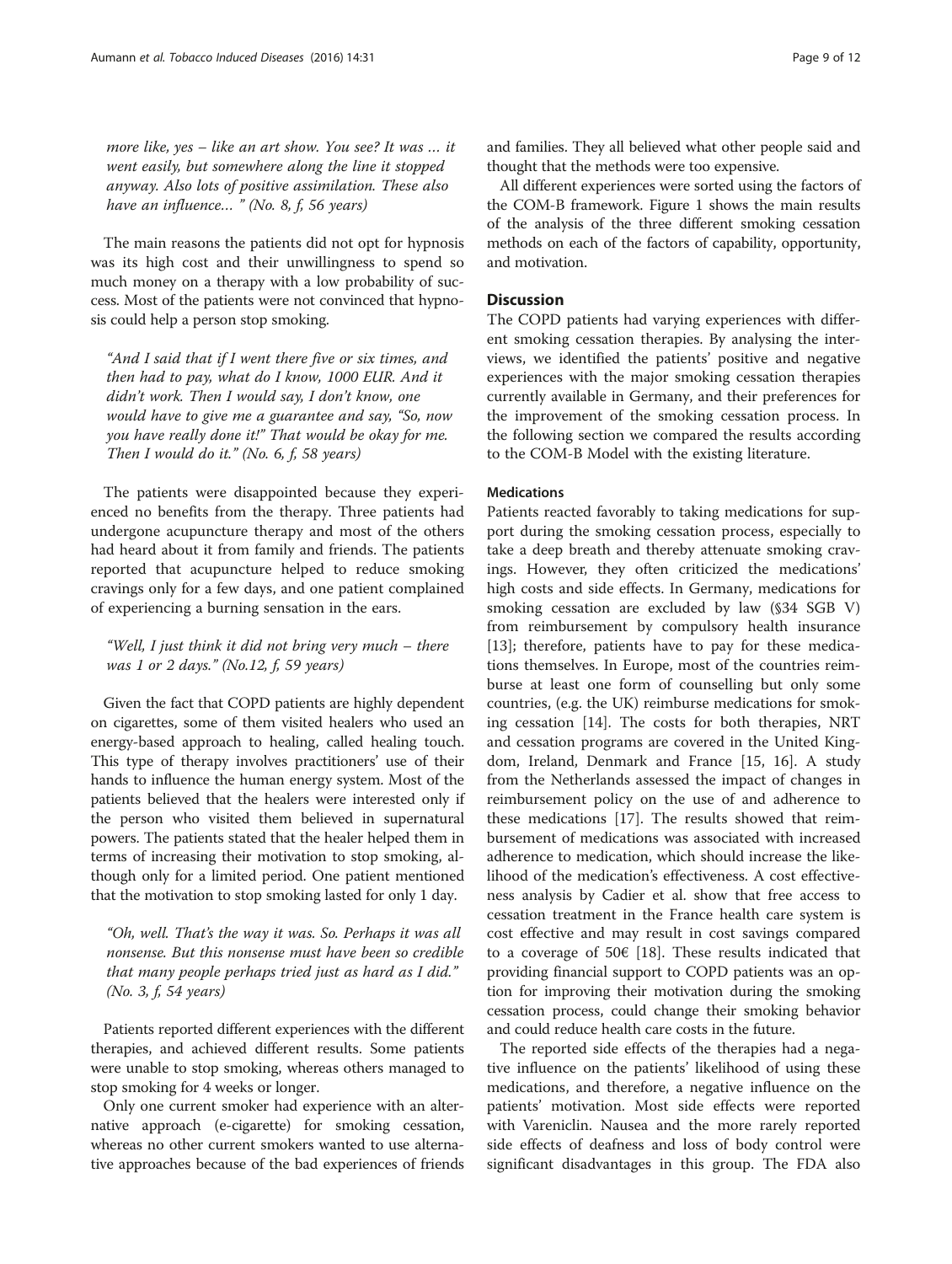<span id="page-9-0"></span>

warns against side effects that influence behavior hostility, agitation and depressed mood [[19\]](#page-11-0). For the different forms of NRT less side effects were reported. By using nicotine patches the tingling sensation in the hands and the daily changes in the skin that came into contact with the patch were reported negatively. None of the patients in this study stopped using nicotine patches due to the side effects. Other results were reported by Eklund et al. [[9\]](#page-11-0). Some of the patients even stopped using the nicotine patch due to its powerful side effects. The patients in our study also complain about the bad taste of chewing gum. This could be confirmed by other studies that also provided evidence regarding the unpleasant taste of nicotine chewing gum [[20](#page-11-0)–[22](#page-11-0)]. Nevertheless the patients interviewed in this study thought that NRT have few side effects and could be useful to stop craving. The safety of the different forms of NRT and small side effects were also confirmed by other studies and it is therefore the first line [[23](#page-11-0), [24\]](#page-11-0).

Our results showed that the use of NRT alone was not an effective way to quit smoking. It was necessary to combine the use of NRT with a strong resolution to quit. The explanation is that NRT motivated the patients because it helped them take a deep breath. Nevertheless, a study by van Eerd et al. reported that cravings did not stop with the aid of NRT [\[8](#page-11-0)], and stopping cravings is a prerequisite to using medications for motivational support.

#### Behavioral support

In addition to the medications, patients had experiences with behavioral support in the form of smoking cessation seminars. The seminars were the most frequently discussed method during the interviews. In particular, the structure and content of the smoking cessation seminars that were identified during the interviews influenced the patients' motivation to stop smoking. Most of the smoking cessation seminars in Germany are part of different rehabilitation programs, which are reimbursed by self-insurance. One component of this rehabilitation program is group therapy for smoking cessation. As the patients in this study frequently complained about the lack of qualified moderators in the group therapy sessions, it was not comparable with the holistic approaches to smoking cessation required in rehabilitation programs for smokers. One possible reason for the patients' lack of acceptance of group therapy might have been its uncomfortable setting. According to the patients, the smoking cessation seminars should fulfil certain criteria, for example, education about the health risks of smoking, providing information about reducing relapse risk [\[25\]](#page-11-0), and certification of the trainers. These conditions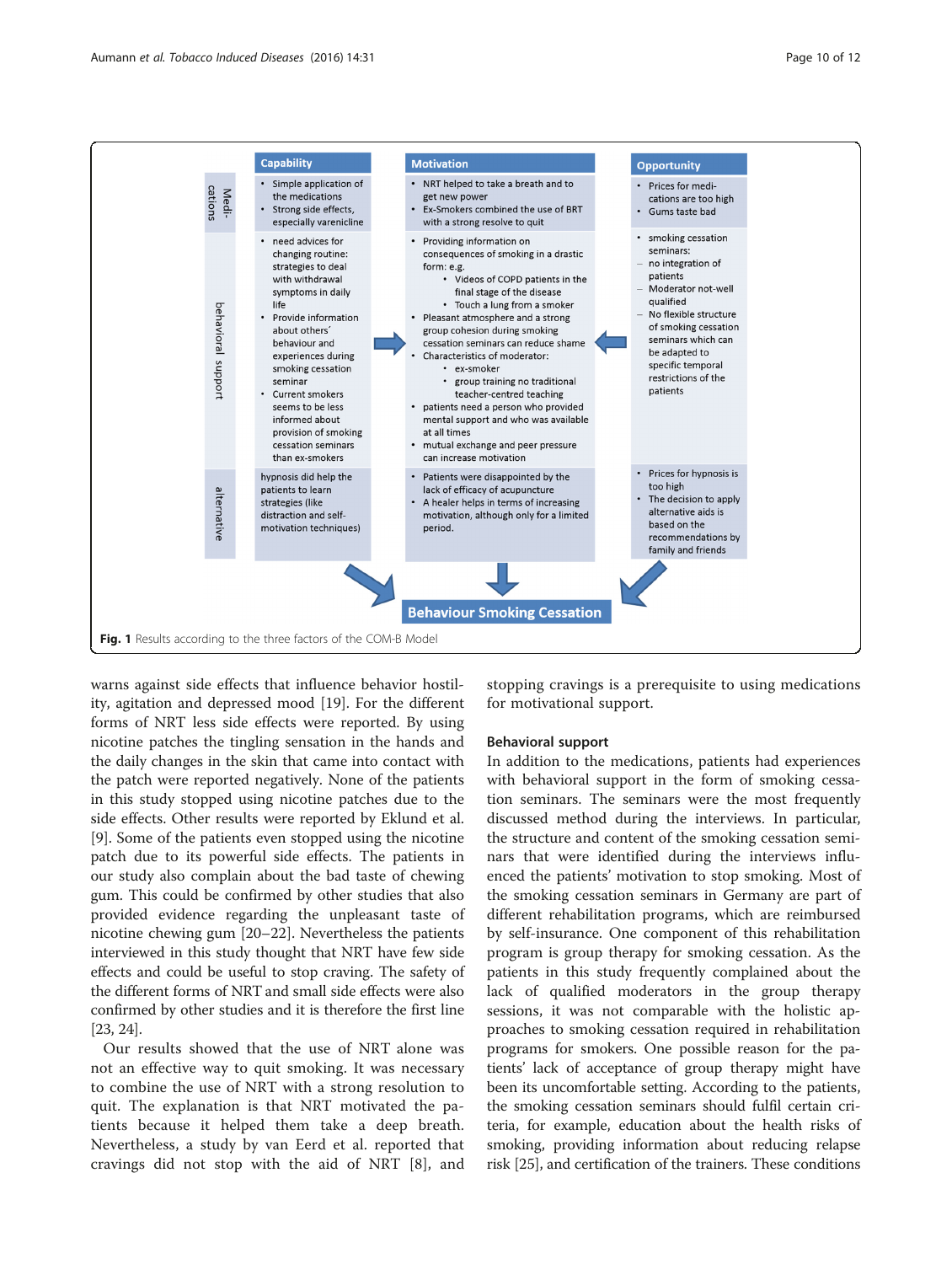should provide the patients with the possibility and capability of increasing their motivation (see Fig. [1](#page-9-0)). Nevertheless, the guidelines for smoking cessation seminars in Germany have no specific information on the manner in which the content should be presented. Additionally, the recommendations of the UK's National Institute for Health and Care Excellence for group behavior therapies are rather general [\[26\]](#page-11-0). They consist of scheduled meetings where people who smoke receive information, advice, and encouragement, and some form of behavioral intervention. Therefore, the trainers are free to choose their own teaching style (e.g. traditional teacher-centered instruction and training in group settings). Additionally, there is inadequate information about strategies for relapse prevention.

One way to improve the quality of these seminars is to revise the guidelines and add requirements that the seminars should fulfil. These requirements should include the preferences expressed by the patients, such as visual presentations of the consequences of smoking in the form of videos. Another qualitative study by Bethea et al. revealed that the use of visual media was an important method for relaying information [\[27](#page-11-0)]. Therefore, monitoring the quality of these seminars should improve their quality and acceptance by smokers, as an effective way to help them stop smoking. Improvements in these seminars should result in smokers' increased motivation during smoking cessation. Also other authors mentioned that patients with COPD need a higher level of support for smoking cessation [[23, 28](#page-11-0)]. This is clearly apparent in the example of hospitalization compared with usual care. After 1 year the authors calculated a quit rate of 52 % for hospitalization compared to 7 % for usual care. These results underpin the discussion about the implementation of rehabilitation programs for smoking cessation.

#### Alternative methods

The alternative methods for quitting smoking were generally described as ineffective. This finding is consistent with a Cochrane review of hypnosis therapy [[29](#page-11-0)]. Nevertheless, our study's results showed that hypnosis helped patients learn new strategies for self-motivation techniques, and therefore, improved their capabilities. Because only a small number of interviewed patients had experience with alternative methods, no further results were reported.

#### Strengths and limitations

Overall, this study has several strengths and limitations. It includes only COPD patients from Germany; thus, the obtained information on smoking cessation programs is only from Germany. Nevertheless, the patients' experiences with medications might be transferred to other European countries. In addition, the guidelines for the content of smoking cessation seminars seemed to be comparable between some countries (e.g. UK and Germany). The interviews were conducted via telephone, and, in some cases, personally. The patients interviewed via telephone may have failed to provide complete answers or may not have answered questions in the same manner as they would have in the case of a personal interview. However, these patients provided a detailed report on the smoking cessation process. We also integrated more ex-smokers than current smokers so that the experiences of ex-smokers may be overrepresented. Nevertheless this study provides some insight into the differences between patients with COPD who are current and former smokers, but in this case, further research is necessary. This study also adds to the existing knowledge about the experiences of patients with COPD and provides further insight into the problems of smoking cessation seminars and the improvements needed for their acceptance by the patients. This study provides COPD patients' impressions of their experiences with alternative smoking cessation therapies, such as hypnosis and acupuncture. In summary, our results provide valuable information about patients' preferences for smoking cessation methods and can help improve the smoking cessation process.

## Conclusion

We identified several different experiences of patients with COPD with different smoking cessation therapies. The findings of this study provide us with a deeper understanding of which experiences made it easy and which made it difficult for patients to change their smoking behaviors. Based on these problems, some improvements in smoking cessation programs are necessary to ensure that patients have better experiences and increased motivation.

We identified experiences with medications, smoking cessation seminars, and alternative methods of smoking cessation. High prices and powerful side effects made it difficult for patients to use medications for smoking cessation. Nevertheless, the medications helped the patients to take a deep breath. Based on these experiences, providing financial support for buying these medications could reduce the barriers to smoking cessation. The experiences with smoking cessation seminars showed that the content, structure, and seriousness of these seminars negatively influenced the patients' motivation to stop smoking. Therefore, improvements in the rules for design, implementation, and supervision of smoking cessation seminars, and the integration of rehabilitation clinics, especially for smoking cessation, should be discussed. The results showed that some negative experiences with smoking cessation were explained by the patients' lack of motivation or determination. Other experiences, such as the structure of smoking cessation seminars or the high